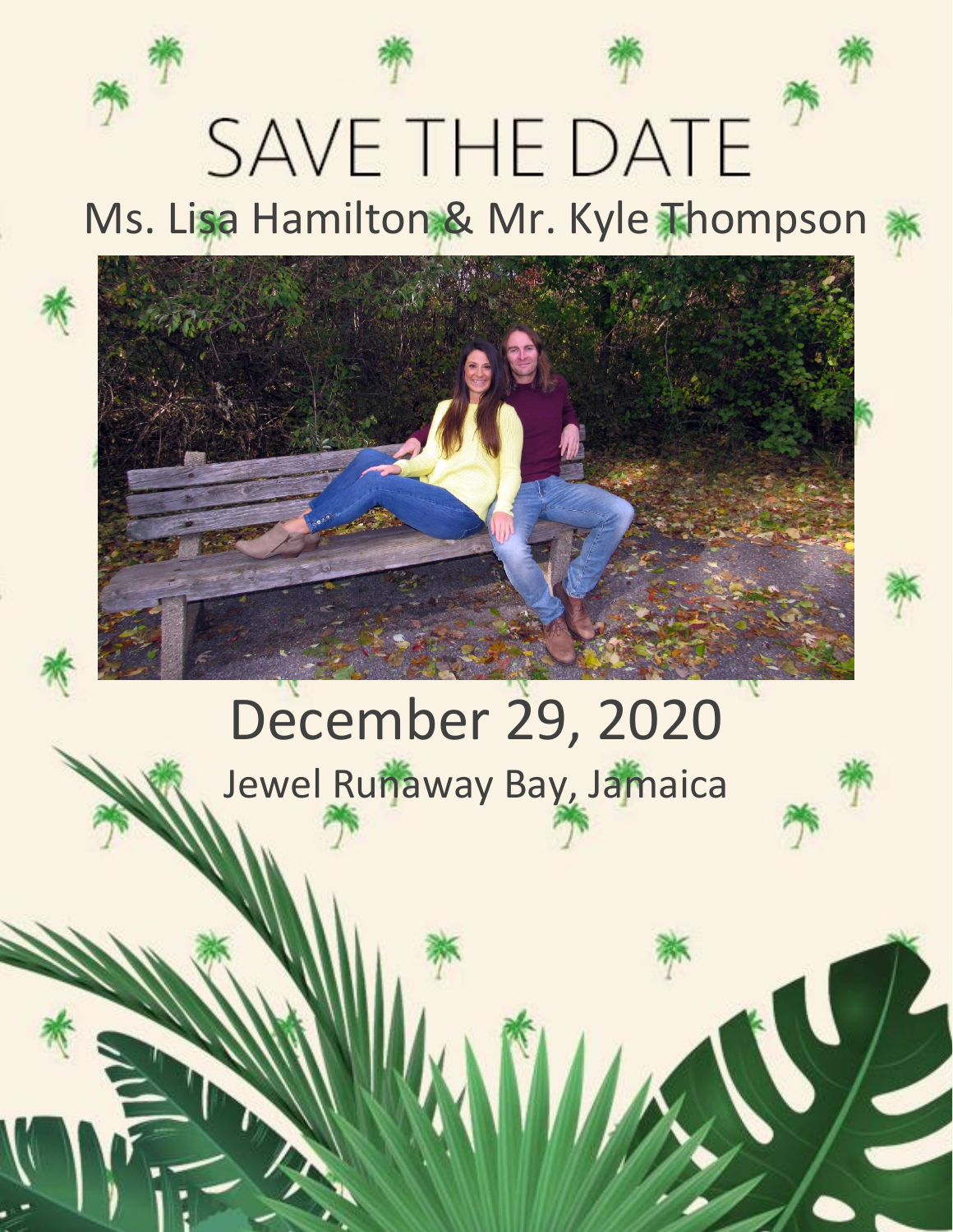

1.317.577.7775 ext 26 1.877,943,8282 ext 26

## **TO RESERVE YOUR ROOM CLICK HERE:** <https://www.beachbumvacations.com/reservations> \_\_\_\_\_\_\_\_\_\_\_\_\_\_\_\_\_\_\_\_\_\_\_\_\_\_\_\_\_\_\_\_\_\_\_\_\_\_\_\_\_\_\_\_\_\_\_\_\_\_\_\_\_\_\_\_\_\_\_\_\_\_\_\_\_\_\_\_\_\_\_\_\_\_\_\_\_\_\_\_\_\_\_\_\_\_\_\_\_\_\_\_\_\_\_\_\_\_\_\_\_\_\_\_\_\_\_\_\_\_\_\_\_\_\_\_

Our travel concierge is Danialle Natale



"Travel the WORLD with US" Phone: 1-877-943-8282 Ext 26

Email: [Danialle@beachbumvacation.com](mailto:Danialle@beachbumvacation.com)

**For a faster response, please email Danialle.**

**Bookings must be made via our online form at www.beachbumvacations.com/reservation[s](http://www.beachbumvacation.com/reservation) to** 

**ensure accuracy.**

#### **Reservations cannot be made via phone.**

**Rates below are all inclusive and are reserved only for guests of Lisa & Kyle's Wedding!** Lisa & Kyle have blocked off rooms for their wedding guests. They would like to encourage all their guests to book with Beach Bum Vacation. You must book your room directly with **Beach Bum Danialle** to ensure that you will receive wedding guest rates, be included on the guest list, all your travel arrangements are taken care of and you'll be included in all events for the wedding.

**Space is limited so make sure to reserve your room early!**

\*ALL-INCLUSIVE\*

\* Rates are based on travel between Dec 27, 2020 – Jan 3, 2021 for a minimum of 3 nights and are PER PERSON (pp) \*

## **Jewel Runway Bay**

## **Travel Window Dec 27, 2020 – Jan 3, 2021**

## **Prices are PER PERSON and do not include airfare**

| Premier Guestroom - Prices are per person (PP) |                  |                  |                  |                  |                  |  |  |  |
|------------------------------------------------|------------------|------------------|------------------|------------------|------------------|--|--|--|
|                                                | 3 Night PP Total | 4 Night PP Total | 5 Night PP Total | 6 Night PP Total | 7 Night PP Total |  |  |  |
| Single Occupancy                               | \$1,553.87       | \$2,060.16       | \$2,566.45       | \$3,072.74       | \$3,579.03       |  |  |  |
| Double Occupancy                               | \$929.36         | \$1,227.48       | \$1,525.60       | \$1,823.72       | \$2,121.84       |  |  |  |
| Triple Occupancy                               | \$886.96         | \$1,170.95       | \$1,454.94       | \$1,738.93       | \$2,022.92       |  |  |  |
| Quad Occupancy                                 | \$871.54         | \$1,150.39       | \$1,429.24       | \$1,708.09       | \$1,986.94       |  |  |  |
| $Child 2-12$                                   | \$389.66         | \$507.88         | \$626.10         | \$744.32         | \$862.54         |  |  |  |

| <b>Waterview Guestroom - Prices are per person (PP)</b> |                  |                  |                  |                  |                  |  |  |  |
|---------------------------------------------------------|------------------|------------------|------------------|------------------|------------------|--|--|--|
|                                                         | 3 Night PP Total | 4 Night PP Total | 5 Night PP Total | 6 Night PP Total | 7 Night PP Total |  |  |  |
| Single Occupancy                                        | \$1,596.28       | \$2,116.71       | \$2,637.14       | \$3,157.57       | \$3,678.00       |  |  |  |
| Double Occupancy                                        | \$952.49         | \$1,258.32       | \$1,564.15       | \$1,869.98       | \$2,175.81       |  |  |  |
| Triple Occupancy                                        | \$921.65         | \$1,217.20       | \$1,512.75       | \$1,808.30       | \$2,103.85       |  |  |  |
| Quad Occupancy                                          | \$906.23         | \$1,196.64       | \$1,487.05       | \$1,777.46       | \$2,067.87       |  |  |  |
| Child 2-12                                              | \$401.23         | \$523.31         | \$645.39         | \$767.47         | \$889.55         |  |  |  |



"TRAVFI THE WORLD WITH US"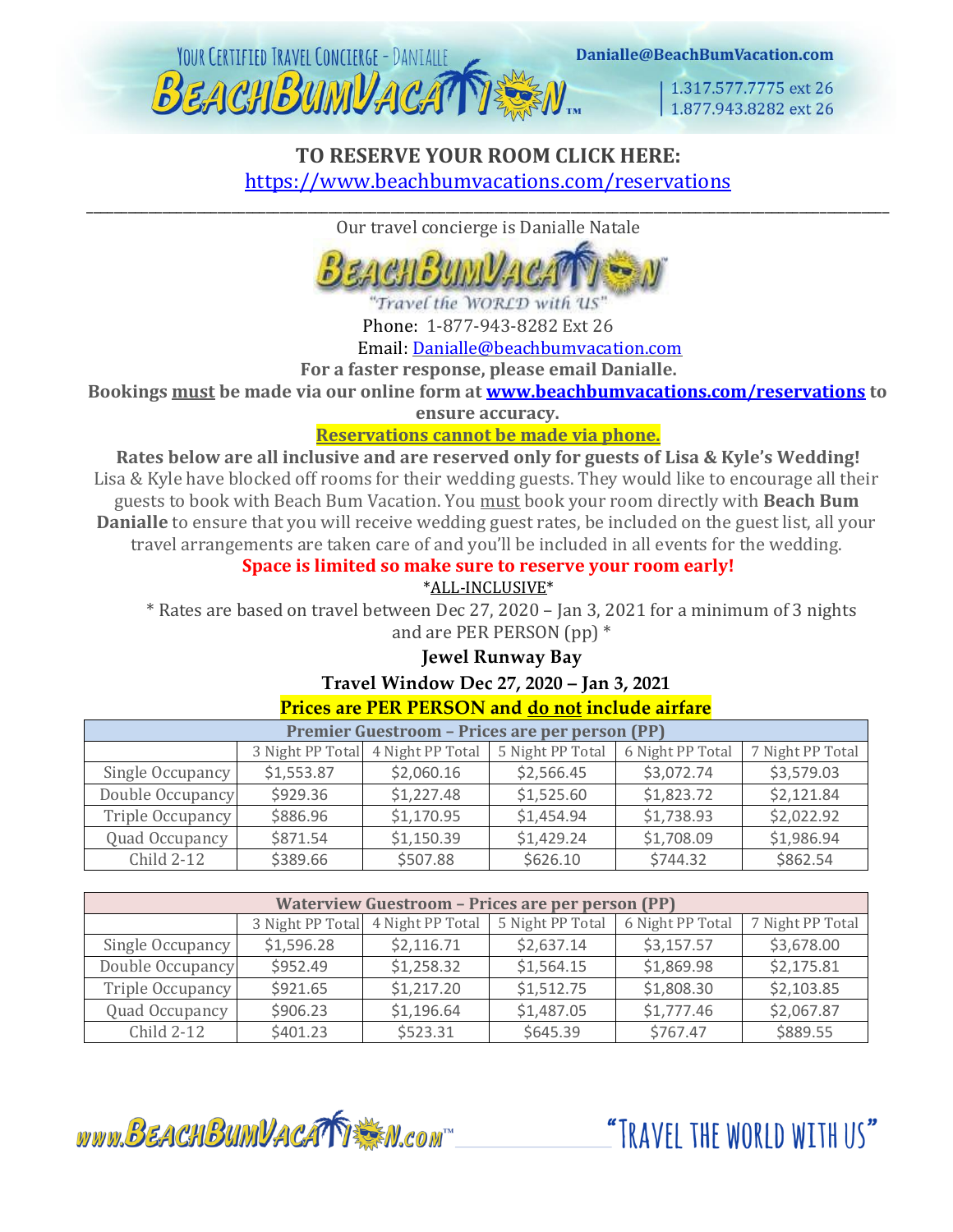

| Plunge Pool Junior Suite with Concierge Service - Prices are per person (PP) |                  |                  |                  |                  |                  |  |  |  |
|------------------------------------------------------------------------------|------------------|------------------|------------------|------------------|------------------|--|--|--|
|                                                                              | 3 Night PP Total | 4 Night PP Total | 5 Night PP Total | 6 Night PP Total | 7 Night PP Total |  |  |  |
| Single Occupancy                                                             | \$1,785.17       | \$2,368.56       | \$2,951.95       | \$3,535.34       | \$4,118.73       |  |  |  |
| Double Occupancy                                                             | \$1,064.29       | \$1,407.39       | \$1,750.49       | \$2,093.59       | \$2,436.69       |  |  |  |
| Triple Occupancy                                                             | \$1,029.59       | \$1,361.12       | \$1,692.65       | \$2,024.18       | \$2,355.71       |  |  |  |
| Quad Occupancy                                                               | \$1,014.17       | \$1,340.56       | \$1,666.95       | \$1,993.34       | \$2,319.73       |  |  |  |
| Child 2-12                                                                   | \$443.63         | \$579.84         | \$716.05         | \$852.26         | \$988.47         |  |  |  |

Single Occupancy: 1 adult per room

Double Occupancy: 2 adults per room (EXAMPLE: Double Occupancy cost x 2 for room total)

Triple Occupancy: 3 adults per room

Quad Occupancy: 4 adults per room

\*\*CHILD RATES ONLY APPLY WHEN BOOKING A ROOM WITH 2 PAYING ADULTS\*\* \*\*\*If you would like a different room category and/or travel dates, please inquire with Danialle as soon as possible as they are based on availability at the time of booking\*\*\*

#### **WHAT'S INCLUDED?**

Transportation to/from the resort, accommodations as selected, all meals, unlimited alcoholic and non-alcoholic beverages, in-room mini-bar with beer, water, soft drinks (re-stocked once a day), daily and nightly activity program, non-motorized water sports, live music and shows, fitness center, taxes and gratuities all included.

\*Please fill in the Reservation Form at [www.beachbumvacations.com/reservation](http://www.beachbumvacations.com/reservations)s with information as it appears on your passport to secure your room!

> \*\*\*\*\*All reservations MUST to be made by August 5, 2020. \*\*\*\*\* **Space is limited so make sure to reserve your room early!** \*NOTE: Rates above do NOT include airfare. Inquire with Danialle@beachbumvacation.com for up-to-date airfare rates into Montego Bay, Jamaica for your dates of travel.

## **\*\*\* Process of Booking** \*\*\*

- ❖ Determine your travel dates & who you'll be sharing a room with then click on the secure Reservation Link and fill in your information: \*RESERVATION link[: https://www.beachbumvacations.com/reservations](https://www.beachbumvacations.com/reservations)
- ❖ If you have frequent flyer miles or airline credit vouchers Danialle is NOT able to book your flight. You must do so on your own.
	- ❖ Determine if you want travel protection. It's highly recommended! Insurance rates below.

www.BEACHBUMVACATTE M.com

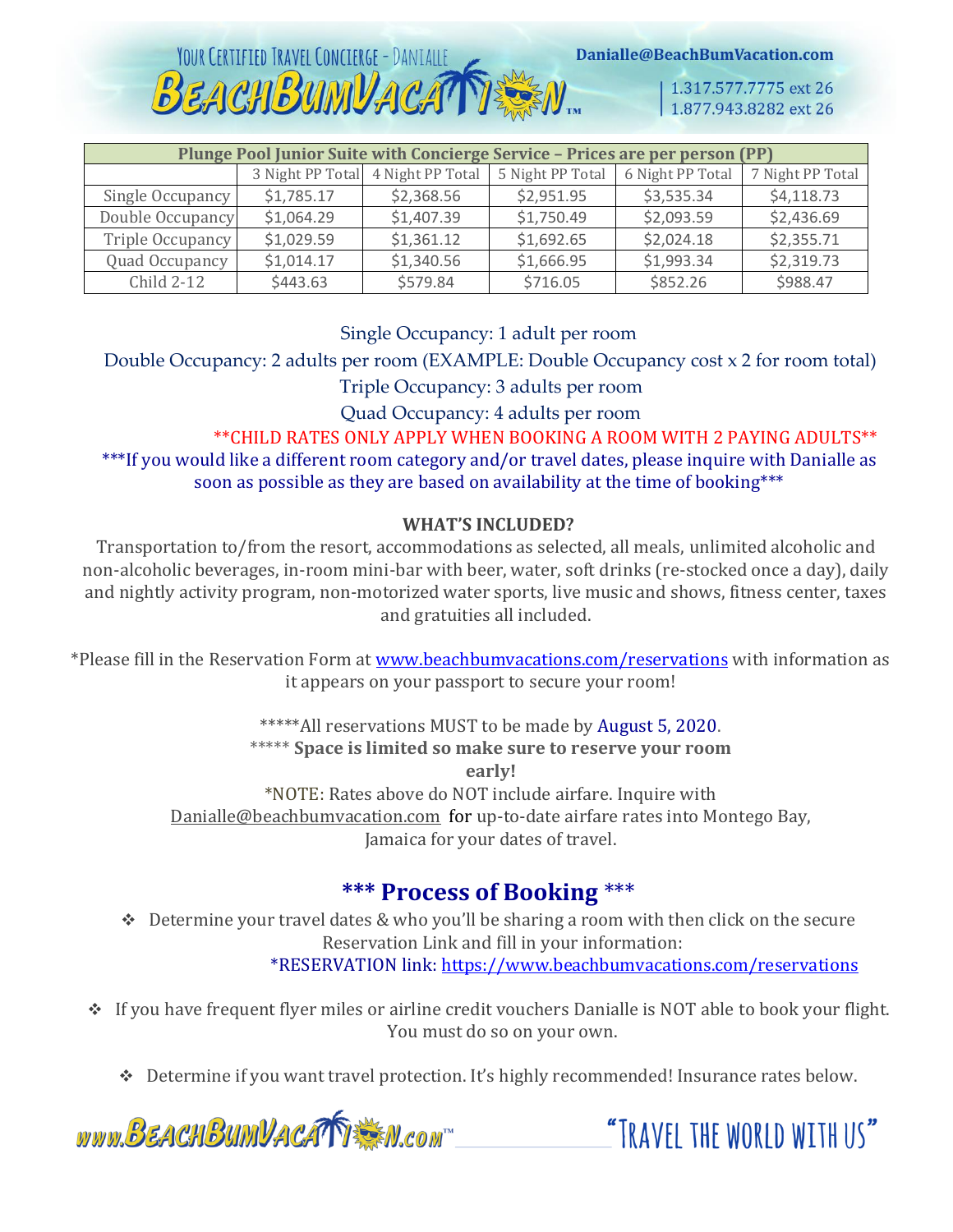YOUR CERTIFIED TRAVEL CONCIERGE - DANIALLE Danialle@BeachBumVacation.com **BEACHBUMVACATTESM.** 1.317.577.7775 ext 26 1.877.943.8282 ext 26

TRAVEL INSURANCE: Details for Optional Travel Insurance: (\$129 per adult/\$79 per child age 12 and under), will allow you to cancel for any reason up to airline check in with full refund (minus insurance cost), up to \$800 per person for baggage loss, up to \$100 per person trip delay or interruption & up to \$5000 per person medical expenses.

#### **You will need to indicate on the form if you accept or decline TRIP INSURANCE.**

PLEASE NOTE: Insurance is due at the time of making your initial deposit. Insurance CANNOT be added after initial deposit is made. **I strongly encourage you to purchase travel protection.**

## **DOWN PAYMENT OPTIONS:**

1) **Room Only**: It's just \$150 per person to book just the room. 2) **Room with insurance**: It's just \$150 per person + the cost of insurance (\$129 per adult/\$79 per child age 12 and under)

3) **Room and flights without insurance**: It's \$150 per person + total airfare cost.

4) **Room and flights with insurance**: It's just \$150 per person + total airfare cost + the

cost of insurance

(\$129 per adult/\$79 per child age 12 and under)

❖ **After the down payment is made the final balance is due October 7, 2020. NO EXCEPTIONS**

**Late fees will apply to any payments made after October 7, 2020**

❖ Once you place your reservation and your payment has been applied you will receive a confirmation invoice/itinerary for your trip!

## **\*\*\* Important Travel & Booking Information \*\*\***

When should I book?: As soon as possible for the best flight schedules and perks for being a part of Lisa & Kyle's Wedding Group!

\*IMPORTANT! -- Airfare WILL fluctuate depending on availability at time you make your reservation, please make your payment with Danialle as soon as possible to ensure the lowest rate and best flight time options. Flight schedules to Jamaica can be limited so please contact her soon to make your reservation.

Who should I ask for when making my reservation? All reservations must be made directly through Danialle Natale

at Beach Bum Vacation. [www.beachbumvacations.com/reservations](http://www.beachbumvacations.com/reservations)

Payment policy: In order to guarantee your room the full payment must be received by **October 7, 2020**. AIRFARE will be due at the time you are ready to add it to your package. Beach Bum Vacation's insurance policy will cover your airfare 100% if booked through Beach Bum Vacation. **Airfare booked separately is not covered.**

Visa, MasterCard, American Express and Discover & Diners Club are accepted.

www.BEACHBUMVACATTEN.com

"TRAVEL THE WORLD WITH US"